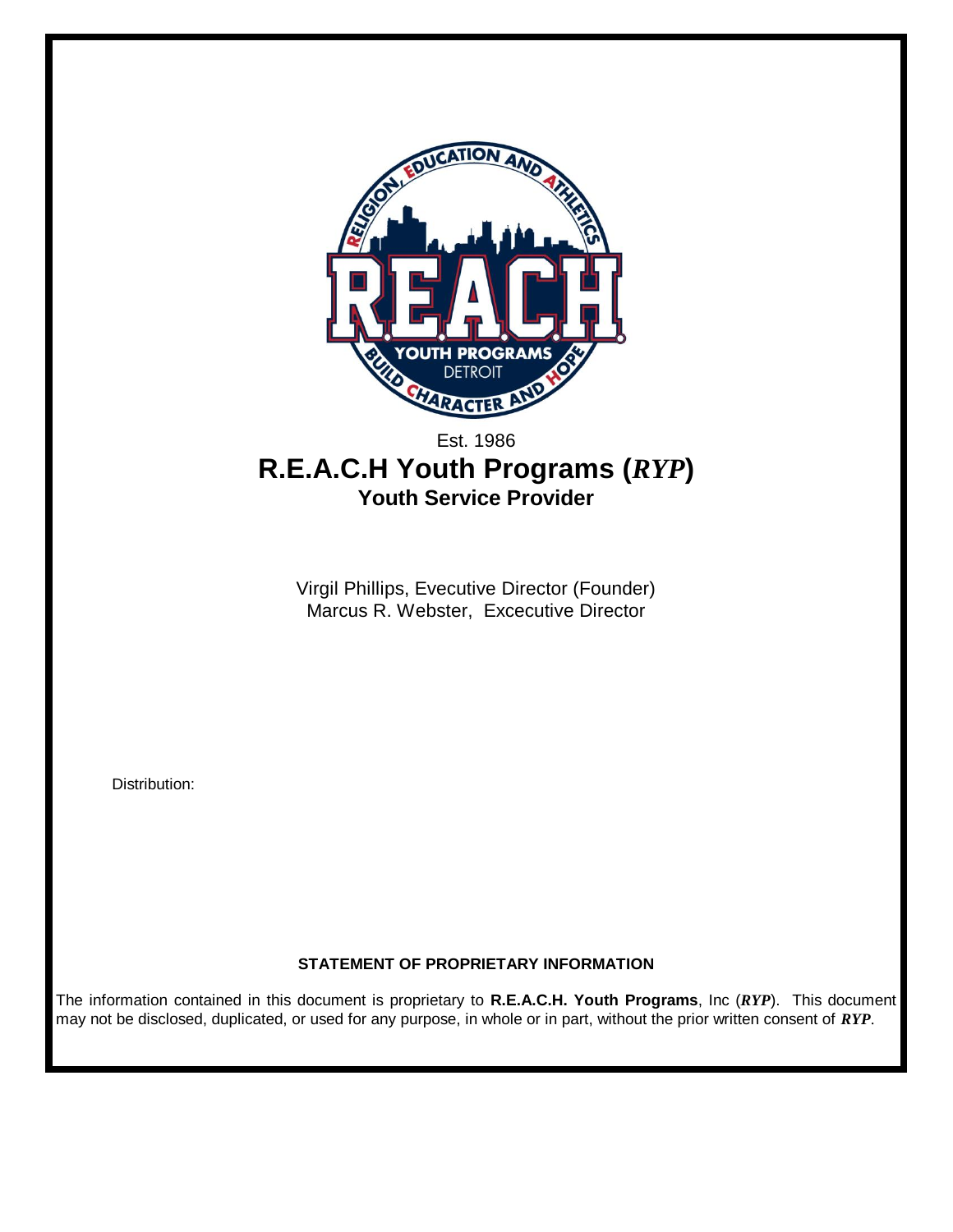| <b>Document History</b> | Release             | Date |                        |
|-------------------------|---------------------|------|------------------------|
|                         | Release Number 5.03 |      | Date: January 28, 2019 |
|                         |                     |      |                        |

| Copyright | No portion of this material may be reproduced, stored in a retrieval system, or transmitted in any |
|-----------|----------------------------------------------------------------------------------------------------|
|           | form by any means without the prior written approval of $RYP$ . Any such request should be sent to |
|           | the following address:                                                                             |

| Attn: | <b>Marcus R. Webster, Executive Director</b> |                                     |  |
|-------|----------------------------------------------|-------------------------------------|--|
|       | 22200 W. 11Mile Rd, #734                     |                                     |  |
|       | Southfieldt, Michigan 48076-0734             |                                     |  |
|       | Phone: (313) 355-2335                        | email: reach@reachyouthprograms.org |  |

In no event shall *RYP* be liable to anyone for special, incidental, collateral, or consequential damages arising out of the use of this information.

*RYP* has been designated by the Internal Revenue Service of the United States of America as a 501 (c)(3) Non-Profit Corporation since 1986 (38-2768099). *RYP* is a registered Corporation with the State of Michigan (712-822). This document contains *RYP* sensitive material. Posting or sharing this material outside of *RYP* should be done only with authorized permission and discretion.

*RYP* is an equal opportunity employer, m/f/v/d/ Copyright© 1986 R.E.A.C.H. Youth Programs, Inc. All rights reserved.

Printed in the United States of America.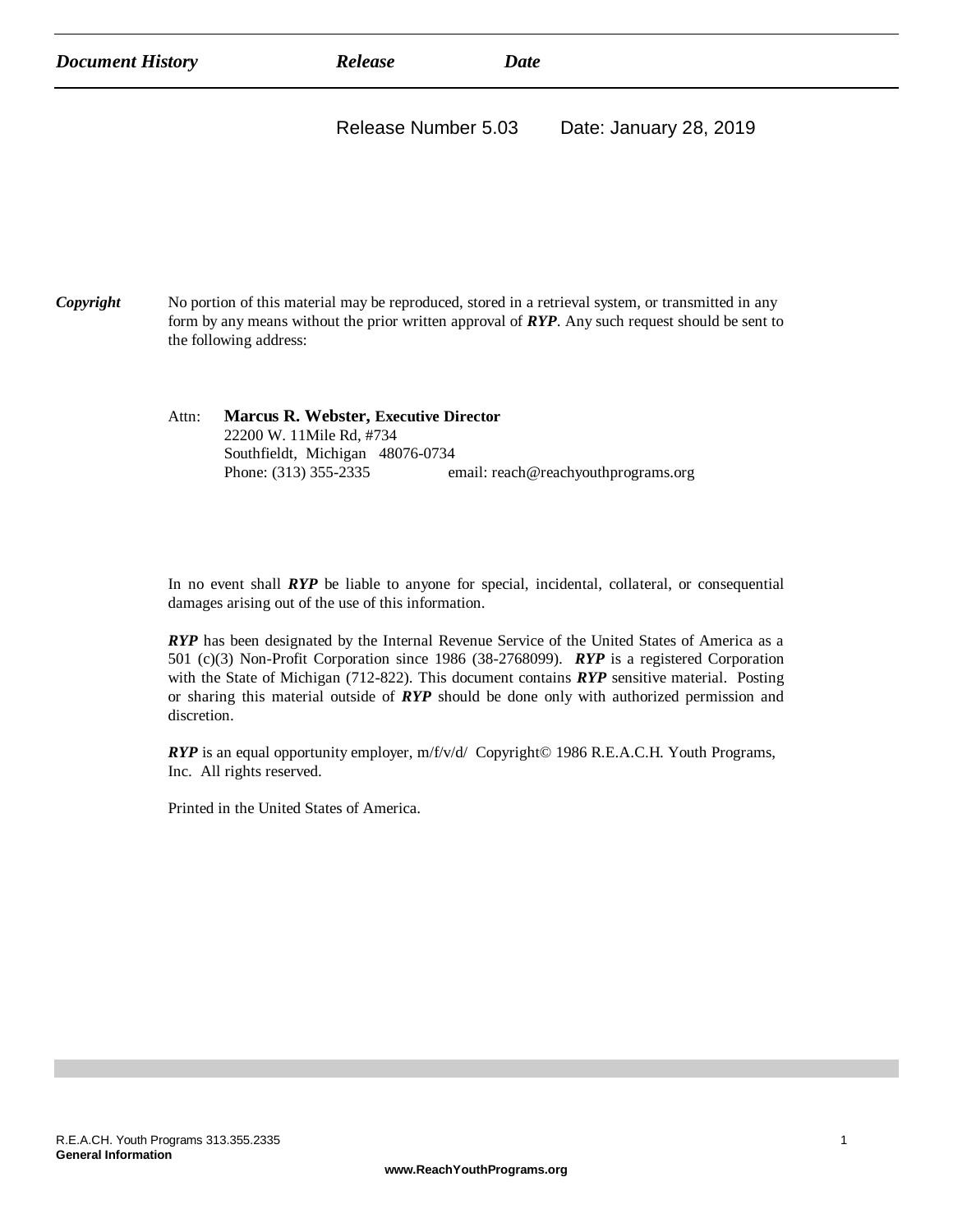#### **Mission**

*"Our mission is to provide comprehensive and consistent wrap-around care in a stable and positive environment, where youth and families may be nourished in mind, body, and spirit; new leaders can be inspired strengthened and habilitated for the task of building a better community and a positive impact in our society".*

#### **History/Description**

**R.E.A.C.H. Youth Programs, Inc. (***RYP***)** originated in the fall of 1980 and has been serving the State Fair Community and the Detroit Metropolitan area. *RYP* provides services such as Counseling, Tutorial Services, Family Assistance, Athletic/Recreational activities. *RYP* has also been operating as a 501(c) (3) Non-Profit organization since the fall of 1987. Currently on a weekly basis over 300 youth use the various services offered by *RYP*. The main objective of *RYP* is to provide positive and constructive activities for youth, reinforce the importance of academic achievement, promote community pride, increase self esteem, and interaction with positive *community role models*. RYP also emphasizes all participants to one day themselves become productive citizens and positive community role models. REACH also has collaboration and parternership with ACC mental health support our reentry programs menetorship focusing on support and community service.

#### **Purpose**

REACH was originally created to offer the families in the State Fair Community with a place for their youth to experience a positive atmosphere for learning, playing, career development, and interacting with positive role models on a daily basis. Since 1986, R.E.A.C.H. Youth Programs, Inc has been providing youth services in the Northeast area of Detroit primarily. Partnering and collaborating with various neighborhood organizations providing a strong network of youth services throughout this area. Collaboration with entities for more than 30+ years such as St. Rita Catholic Church, Truth Lutheran, Detroit Public Schools. Currently in collaboration with the Arab American Chaldean Center (A.C.C.) and **Hype Athletics**. The current location of operations was newly built in 2006 the A.C.C. Youth Center 62 W. Seven Mile, Detroit, MI. Services available After-School programming, Computer Lab, Family Assistance referrals, Recreational Activities (primarily Basketball ages 8-17), with total access to ACC Family and Youth services offered at the center

### **The** *R.E.A.C.H. Youth Programs* **provides many weekly activities:**

- Weekly counseling group session discussions (Academics, Community, Famil, Personal Problems, etc.)
- Weekly recreational activity that involves the participants in team building activities
- Weekly Tutorial (Reading, Math, Science, SAT/ACT, Computer Literacy)
- In home fact finding to assess participant total environment makeup
- Field Trips (Movies, Sporting Events, Universities, Library, Youth Homes services, Criminal Courts, etc.)
- Theatrical Productions, Professional Skill Workshops, Personal Assessment Seminars
- Rentry program. Guest Speakers, Peer Models & mentorship, youth council speaker mentorship, community service referrals

### **Scheduled Annual Events (***for selected participants***):**

- College "*Upward Bound*" Program Uof Michigan, Wayne State University, Michigan State (6 participants)
- Summer Youth Camps (based on scholarship availability)
- Community Fair

### **Recreational Activities**

- AAU/USA Basketball and Jr. NBA Competition
- Elite Travel Team Circuit
- NCAA certified events